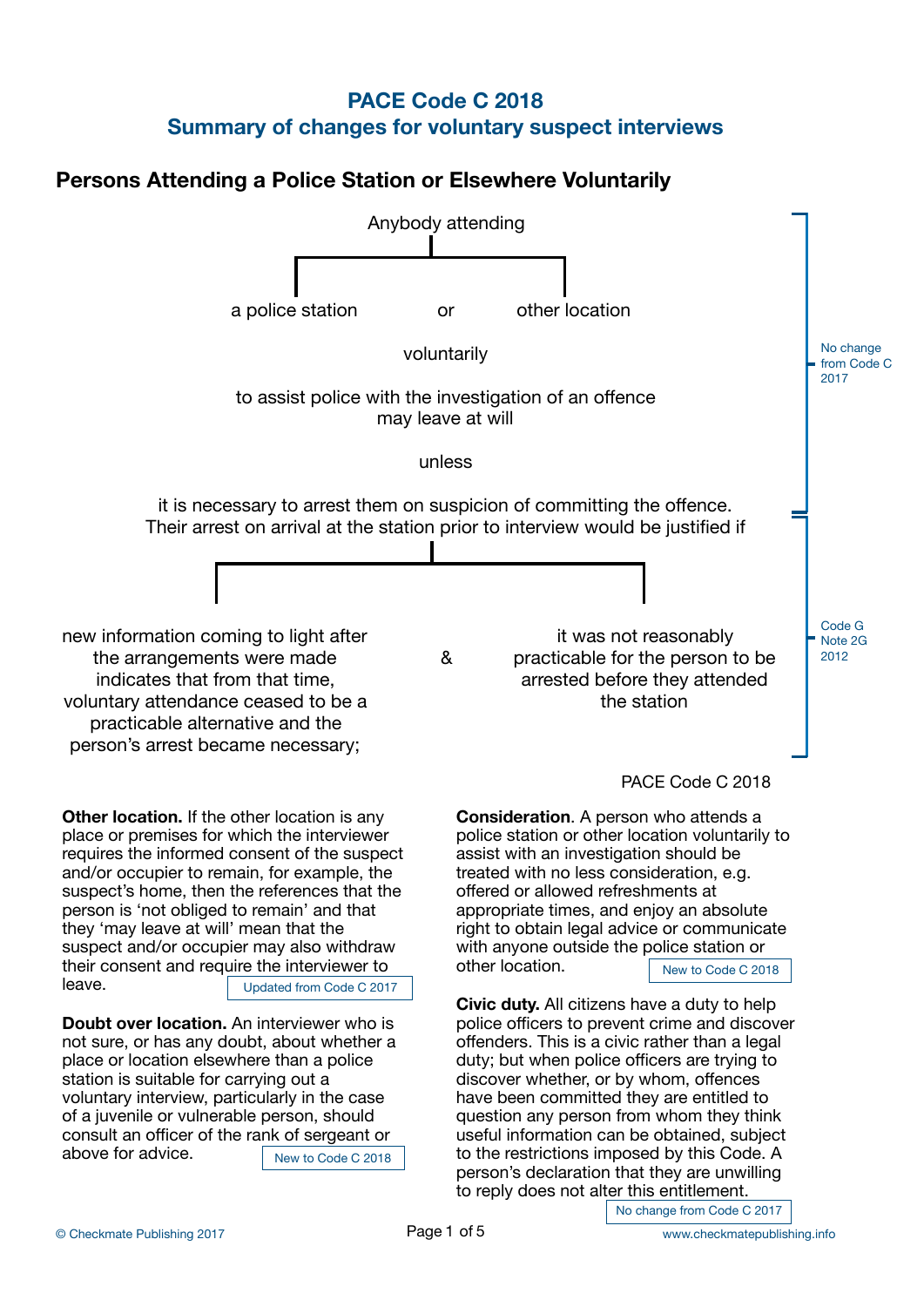# **Action if arrest becomes necessary**

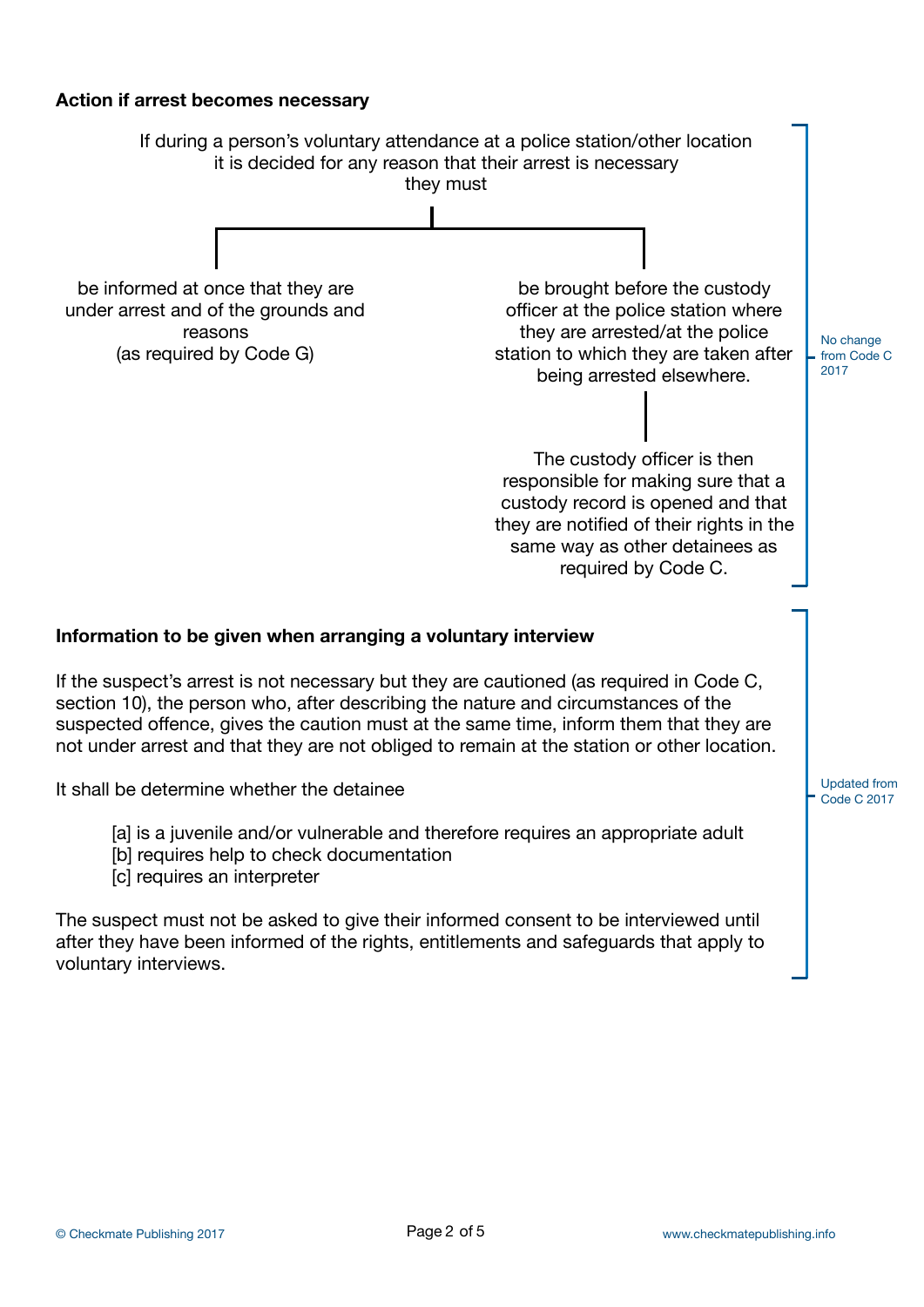# **New section - Code C 2018, 3.21A summarised**

The interviewer must

[1] inform the suspect that the purpose of the voluntary interview is to question them to obtain evidence about their involvement or suspected involvement in the offence(s) described when they were cautioned and told that they were not under arrest.

[2] inform the suspect that the following matters will apply if they agree to the voluntary interview proceeding:

[a] their right to information about the offence(s) in question by providing sufficient information to enable them to understand the nature of any such offence(s) and why they are suspected of committing it;

[b] their right to free and independent legal advice;

[c] their rights, if the interviewer determines

- that they are a juvenile or are vulnerable; or
- that they need help to check documentation;

[d] If they are a juvenile or vulnerable and do not want legal advice, their appropriate adult has the right to ask for a solicitor to attend if this would be in their best interests and the appropriate adult must be so informed.

[e] their right to an interpreter;

[f] that the interview will be arranged for a time and location that enables

- the suspect's rights to be fully respected;
- and the whole of the interview to be recorded using an authorised recording device.

[g] That their agreement to take part in the interview also signifies their agreement for that interview to be audio-recorded or (as the case may be) visually recorded with sound.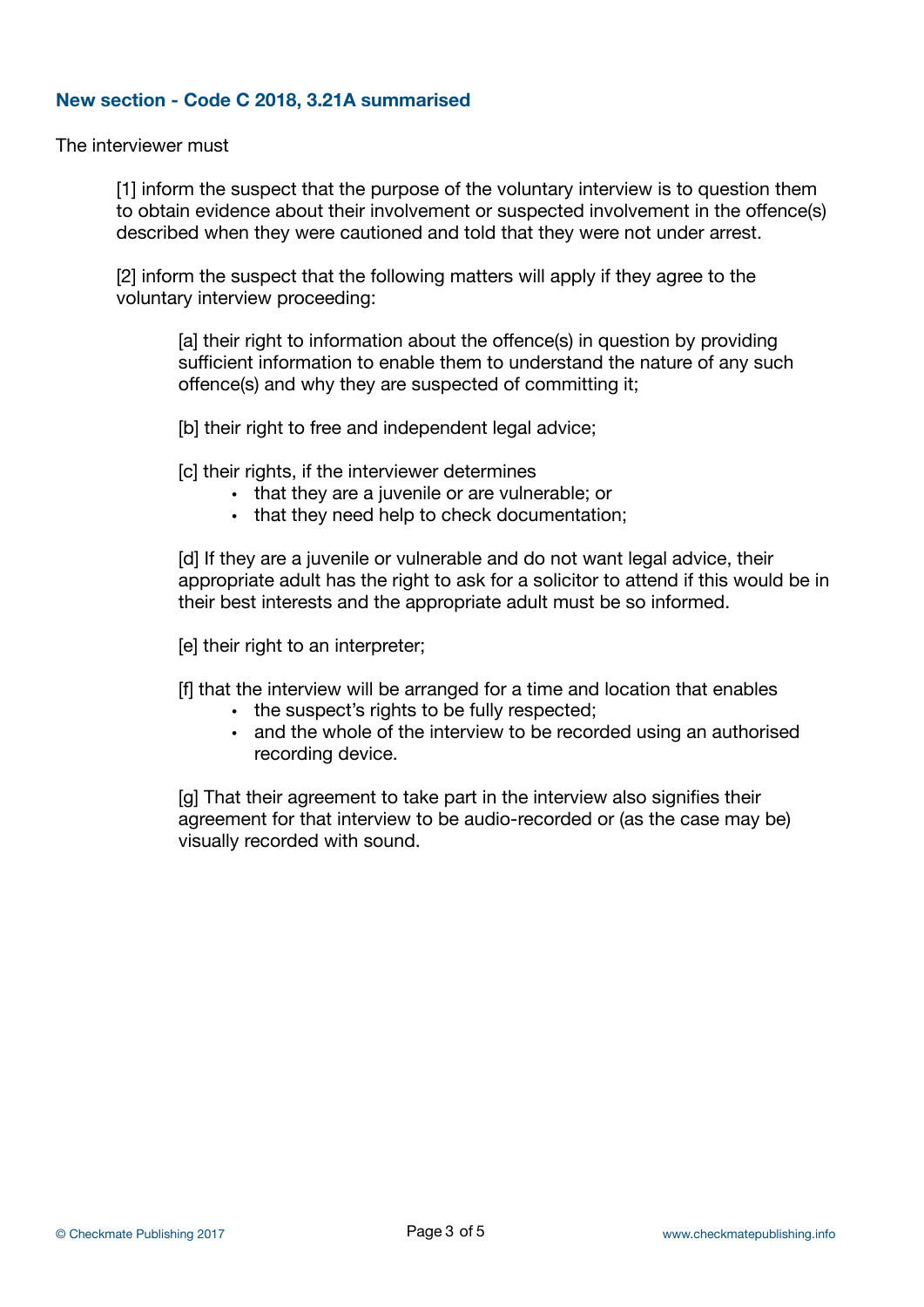# **New section - Code C 2018, 3.21B summarised**

This refers to the information listed in the roles of the interviewer above and, if asked by the suspect, further such information. This does not constitute an interview for the purpose of this Code and when that information is provided:

[a] the interviewer must remind the suspect about the caution as required in section 10 but must not invite comment about the offence or put specific questions to the suspect regarding their involvement in any offence, nor in respect of any comments they may make when given the information.

[b] Any comment the suspect makes when the information is given which might be relevant to the offence, must be recorded and dealt with.

[c] The suspect must be given a notice summarising the matters described in the roles of the interviewer and which includes the arrangements for obtaining legal advice. If a specific notice is not available, the notice given to detained suspects with references to detention-specific requirements and information redacted, may be used.

[d] For juvenile and vulnerable suspects:

[i] the information must be provided or (as the case may be) provided again, together with the notice, in the presence of the appropriate adult;

[ii] if cautioned in the absence of the appropriate adult, the caution must be repeated in the appropriate adult's presence;

[iii] the suspect must be informed of the decision that an appropriate is required and the reason;

[iv] the suspect and the appropriate adult shall be advised:

- that the duties of the appropriate adult include giving advice and assistance; and
- that they can consult privately at any time.

[v] their informed agreement to be interviewed voluntarily must be sought and given in the presence of the appropriate adult and for a juvenile, the agreement of a parent or guardian of the juvenile is also required.

### **Commencement of a voluntary interview - general.** New section - Code C 2018, 3.22A

Before asking the suspect any questions about their involvement in the offence they are suspected of committing, the interviewing officer must ask them to confirm that they agree to the interview proceeding. This confirmation shall be recorded in the interview record.

### **Documentation**. New section - Code C 2018, 3.22A

Action taken shall be recorded. The record shall include the date time and place the action was taken, who was present and anything said to or by the suspect and to or by those present.